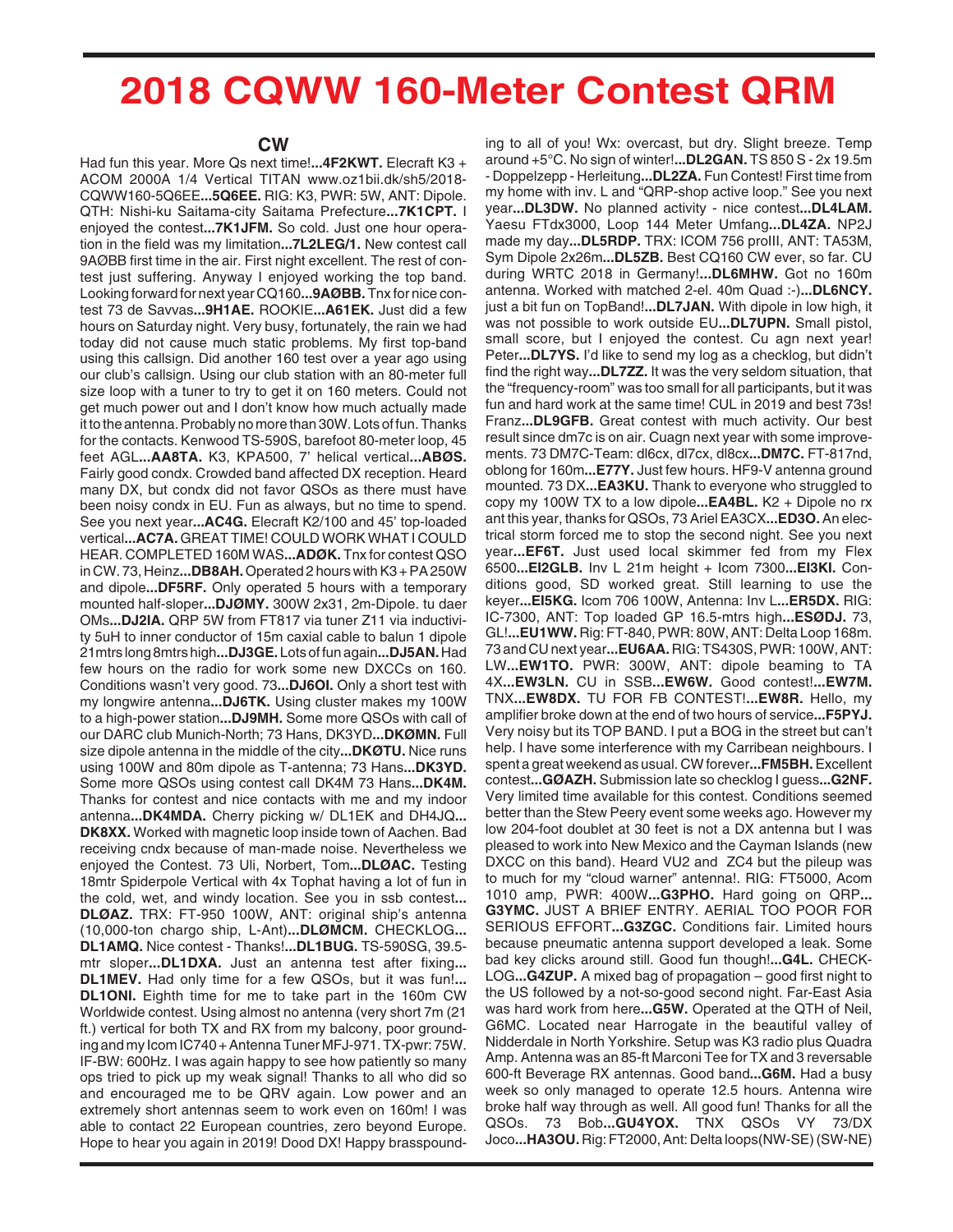full size, verticaly polarized + K9AY First time K7CA from UT, KØDI from NE, WD5COW from NM and WD5R from AR worked. New countries are JT5DX, Z6ØA, ZC4A, 4U1A, 4U13FEB. My blind spot was 7Z1SJ more than one hour waste of time. No JA, VK, ZL, heard. Thanks for all QSOs. 73s from Hungary. Charlie**...HA4XH.** RIG: ICOM 756pro, PWR: 100W, ANT: GP and dipole**...HA6NL.** RIG: ICOM 746, ANT: INV. VEE**...HA6PJ.** I call all time, no answer the UY2UQ. ANT: Inv L, PWR: 300W, RIG: FT-817ND. Not a good system in Ctest the "split." Gabi**...HA8V.** Based on last year's experience we improved RX through a new 8-square HiZ system optimized for 160m in addition to the usual Beverages. It performed very well. Condx were variable during the weekend, but in general quite poor towards the US except for a nice opening at sunrise on Saturday morning; nice finish on Sunday with a good long opening to Asia / JA Unfortunately the TX vertical could only be mounted on Saturday morning, that obviously impacted our overall score. As usual big motivation given by the online scoring system, while we played catch up in the second half. Hopefully next year we'll be ready on time, see you all in the SSB section. Marco, HB9CAT**... HB9CA.** Hard time with 100W and a small long-wire antenna**...HL3AMO.** CQ 160 CW**...I2BPP.** GD PROPAGATION, QRN AND MNY QRM - STRONG SIGNAL FROM LOCAL AND EU STN**...I4JEE.** First time in this contest, fun limited, due very norrow band allowed in Italy (1830-1850)**...I7PHH.** CHECK-LOG**...IK5BOH/2.** PWR: 100W and a very short wire. See you next time**...IK7LMX.** Thank you to IZØEIK Erica and his father IØSNY Nicola. Everything was perfect: Pasta, riso, and wine :) 73 de HB9DHG**...IQØRU.** THIS IS ALWAYS THE BEST CON-TEST FOR THE TOP BAND. WE'LL SEE YOU NEXT YEAR**...IQ5PO.** Great contest, big QRM, nice receiving antennas made by IT9EQO, IV3YYK**...IQ9UI.** Just worked new Kosovo country**...IT9BLB.** Only few hours, just for fun!**...I T9VDQ.** GREAT CONTEST RUNNING IC 7400 - 100W AND 250 Hz FILTER. TNX de IV3BCA iv3bca@iv3bca.it. Good Luck 73 Tu**...IV3BCA.** LOT'S OF FUN, UNFORTUNATELY I COULDN'T OPERATE FOR A LONG TIME. BEST 73s DE IZ2FME - N2FME - MM0FME Mik**...IZ2FME.** Control log please, tnx**...IZ2KXC** For check log. Thanks to all 73. Fabio**...IZ3GFZ.** Single Operator Hi Power Assisted**...IZ4MJP.** Only a few hours to carry out some QSO**...IZ5MOQ.** I enjoyed the contest**... JA1HOM.** I enjoyed the contest however the band was not favorable to NA**...JA1LZR.** I enjoyed the contest**...JA1UOA.** Tnx FB Contest!**...JA2HYD.** I enjoyed the contest**...JA2NDQ.** I enjoyed the contest**...JA2VQF.** I enjoyed the contest**...JA4CUU.** Thank you for picking up my weak signal**...JA4OPW.** I enjoyed the contest**...JA4VNE.** I enjoyed the contest**...JA5FBZ.** I enjoyed the contest**...JA6ELV.** Enjoy!**...JA6FCL.** I enjoyed the contest**... JA8DIV.** Using IC7300S with 8W output. Antenna is 8.5-mtr LW with a base load coil installed at the veranda of my apartment**...JE1ILP** I participated as a single-op low power. I was using my antenna only 4m length Micro Vert antenna on my condominium's balcony and using KX3 + 100W Amp! The condition was poor, But QRM decreased compared with last year this year. We JA stations could QSO many Russian stations when the U.S.A. sunrise gray line pass. hi! I managed 121 QSOs in this year, 162 QSOs in 2017, 101 QSOs in 2016, 127 QSOs in 2015. The condition between JA and U.S.A. was only west coast this year. But when last sunrise time(Monday morning), EU signal was very strong, and at that night after finish the contest, U.S.A. condition was very good too! KX3 tranceiver is the better than K3 when the QRM is not heavy. Because the set noise was very silent**...JE1SPY.** I enjoyed the contest**...JE4URN.** Thank you all stations**...JF2FIU.** I enjoyed the contest**...JF2WXS.** I enjoyed the contest**...JF3PGW.** RIG: FTDX-5000, PWR: 200W ANT: Vertical (160m)**...JG1LFR.** PWR: 50W, RIG: Elecraft K3, ANT: LW**...JG3LDD.** Thanks for the QSOs in the contest**...JH1FNU.** It was difficult but I enjoyed**...JH1GTU.** Thanks for the nice QSOs**...JH2GZY.** I enjoyed the contest**...JH2JNU.** I enjoyed the contest**...JH2KKW.** Great contest. Rest: 23:00-08:08, 22:34- 08:30, Total 19h04m**...JH4UYB.** I enjoyed this contest using 17 mtr wire with ATU**...JH7IQQ.** I enjoyed the contest**...JJ3JHP.** I enjoyed the contest**...JK1FZR.** Many thanks to all who were patient with me pulling QRP calls. Every QSO is appreciated. Operating QRP & homebrew antenna is great fun, but sometimes frustrating**...JK7DWD.** I enjoyed the contest**...JL4DJM.** I enjoyed the contest. RIG: IC7200, PWR: 100W, ANT: 8-mtr high long wire (32 mtrs long) ATU**...JN1VFF.** I enjoyed the contest**... JQ1CIV.** It was short time**...JQ1COB.** I enjoyed the contest**... JQ1TIV.** I enjoyed the contest**...JR1MEG/1.** I enjoyed the contest**...JR2PMT.** I enjoyed the contest. Antenna is SR(super rad)**...JR6HMJ/1.** Saturday night the band was very quiet but signals were down as well**...KØIDX.** TRULY A GENTLEMANS BAND. GOOD CONDITIONS SEE YOU NEXT TIME**...KØOO.** Seemed like wonderful conditions this year. Low noise, decent propagation**...K2PI.** Sorry I missed the EU fun Friday night, but got on Saturday for about 4 hours total**...K2WR.** K3CCR is the club station at the Collington Continuing-Care Retirement Community at FM 18OW in MD, just east of DC. N3UM and W3GB had fun in CQ 160 CW 2018 operating Multi-Op HP. Conditions and activity were very good, especially the first night. N3UM ran for 3 hr. and 243 QSOs to start, 81/hr plus 39 Eastern sec mults. Run rate tanked after 01Z, but clicking spots till 02Z got to 281 Qs, 667 Q points, 9 DX mults, and 3 more secs. W3GB took the very-productive late shift 02-0730Z to get 33 DX and 11 Western-sec mults. He doubled our total Q points, to 1,350. Next W3GB took the inevitably slower 2nd-night early shift 21- 02Z and got 347 more Q points and 3 new mults. N3UM took the 2nd late shift 02-0648. Clicking spots 02-0340Z got a few Qs and mults but often no signal was heard, even from W1-W4 calls that should have been loud. Semi-desperate, he tried CQing at 0345Z. Instant success: 77 Qs in 1.4 hr. running, 55/hr late in the test. Surprise; many calls logged were those spotted but not heard earlier! Maybe some ops tried CQing, got spotted, but made few Qs and soon went S&P. Clicking spots 0510Z to 0650 QRT, N3UM got Q pts to 2,166 plus 5 DX mults and 2 VE secs. Our final claim of 707 QSOs, 107 mults, and 236K score was way beyond our best prior result of 560 Qs, 88 mults, and 144.7K in 2017. We got 61 EU Qs in 34 EU ctys; W3GB made 39 of those EU Qs, most the 1st night. We got 10 NA cty mults, KH6, & 7 SA and AF. Missed NE, AK, BC, LB, & the NTs**...K3CCR.** My first CQWW 160 using a 80-meter dipole. Hopefully the first of many!**...K3HW.** Had big fun**...K3MJW.**Band conditions were excellent for QRP (5W output)**...K3TW.** First Licensed October 22nd, 2015**...K4AFE.** TNX for the DC stations in contest. Where were SK and LB?**...K4CWW.** Great time! Everything worked fine, again! Ken has done a lot of work on the Beverages and it helped. Power line noise is still a problem we're working hard to solve. K5WA worked 65 countries from Texas ... WOW! Thanks for all the QSOs and thanks Ken for letting me operate with you**...K5KC.** Flu limited me to only 5 1/2 hours of operation — very disappointing. At least I cracked 100k**...K5RX.** Great conditions on Friday night!**...K5ZD.** New 160 antenna designed by Chief Engineer AC6T. Thanks for the Qs!**...K6AW.** Small lot (108x40). Could hear on RX antenna better than I could be heard. Manually switching back and forth (error prone and dangerous!)**...K6DAJ.**Fun contest, lots of activity, some DX (worked 12 countries including EF8, EIØ, BD, and CR2 and a dozen or two JA). Hope to hear more EU through my noise as we continue into the solar cycle trough. Station - K3/KPA500 600W to 48' tall inverted L over 66 radials K9AY loop and short beverages for RX**...K6NR.** Antenna K6MM No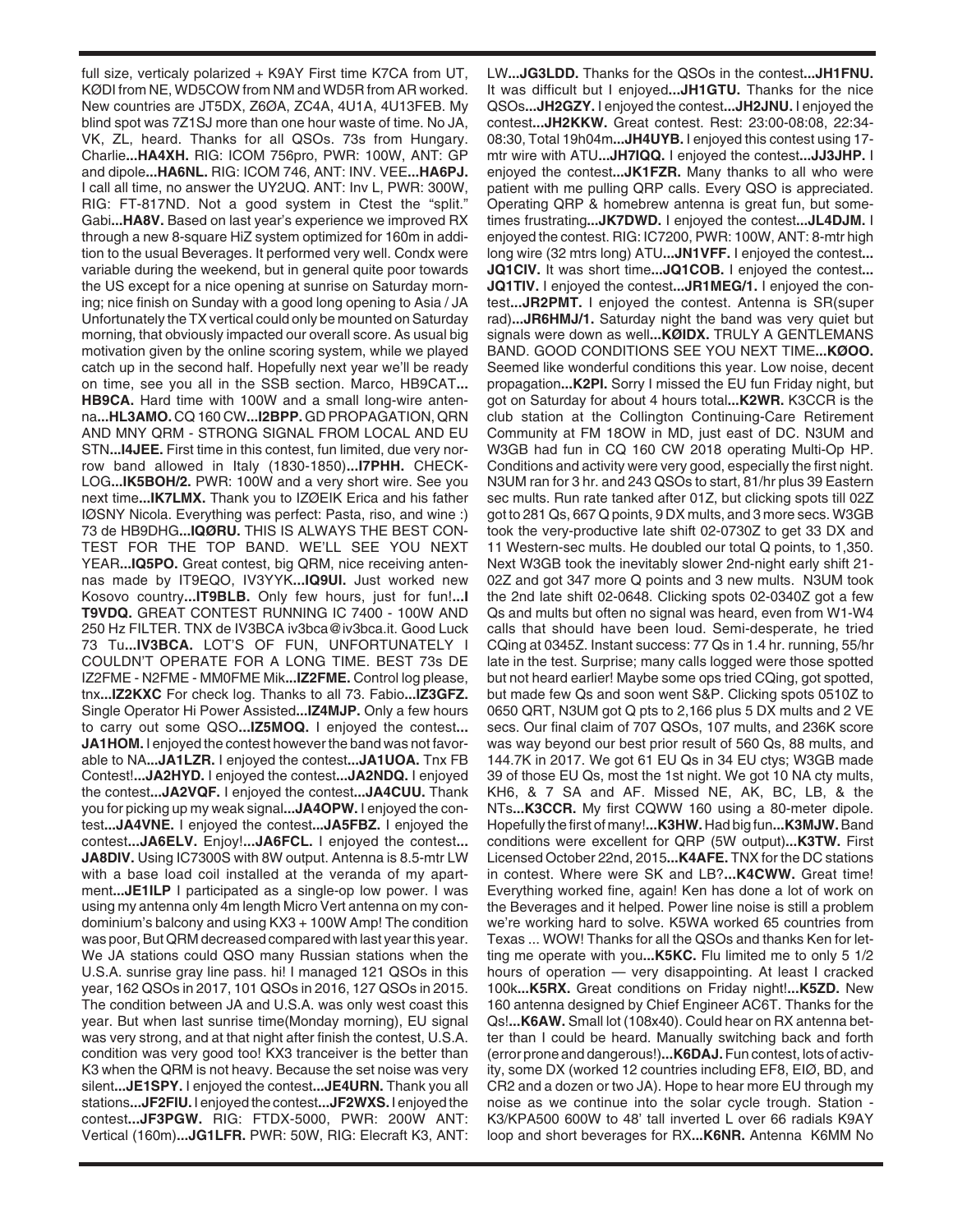Excuses 160m Vertical Rig: TS-590SG. 73, Bill**...K6WSC.** Always hard from the HOA but always fun!**...K7JAN.** We wish 160 had this kind of activity all the time!**...K7KL.** Tried HP assisted with 500W this year using an experimental 2-el. phased array, driving my inverted vee against my shunt-fed tower. The basic model showed about 3dB re-enforcement east. The extra dog biscuits helped running over last year's LP effort. Condx seemed similar to last year but better RX antennas produced more DX contacts. MT seemed well represented this year. Tnx for the Qs and all the fun!**...K7QA.** Good conditions on Friday night with many stations heard. Propagation was different on Saturday. Seemed to fall off quickly to the East for me. Thanks to all who participated**...K7QBO.** This was a very interesting event. The conditions from Friday afternoon through sunrise on Saturday morning were overall pretty good with small periods of degradation that seems to just appear and then vanish minutes later. I was able to hold a frequency most of the night which greatly improved my score. The multipliers kept rolling in including many DX stations including EF8R and CR3DX who each called me with S9 signals. Working over 20+ JA stations at 10 points each was a huge boon to the final score. Tuning the band I found JT5DX working stations. Attempts to work him failed so I returned to running stations and went back at the exact moment the Sun poked above the horizon, Called him once and got through the pileup! A nice way to cap off the first days operations. I returned Saturday afternoon 2 hours before sunset hearing stations all the way to the Midwest! Tuning the band I found KØIDX, answering him he gave me ND! The last WØ multiplier I needed. Working him 2 hours before sunset was a huge surprise! As it grew Dark the band was clearly disturbed with plenty of rapid QSB. Signals beyond WØ/W8/W4 seemed to be locked behind a wall making their signals weak and full of echo. As the night progressed things slowly improved. Finally after local midnight signals were now in the clear and very loud. As the night progressed I slowly kept finding more multipliers both NA and DX. At this point missing only WV I kept tuning the band working anyone not in my Log. Afterwards I began to CQ again with slow but steady results. A weak N8 kept trying to work me until on his 4th try he rose up out of the noise and voila! gave me WV! Determined to now break 500 Qs and 100K points I kept at it digging through the noise slowly working new stations until I broke 110K! By then it was almost 4 a.m. and I couldn't stay awake anymore and packed it in. I am very happy with the final score as I never thought to do so well at the start. I ended up working 14 countries over the event with 4 of them new on 160M! In the last 2 weeks I have managed to find 13 new countries bringing me very close to completing DXCC! Not bad for a very old IC-746 driving an AL-80B to 700W into a 30-ft. tall 170ft long Inverted "L." Thanks to all who worked me!**...K7XC.** Good contest. Nice operators. Wish conditions had been better for more DX**...K8AJA.** 160 Meter contests are great for us old guys. Operate until tired, go to bed, wake up to pee, operate some more. Rinse and repeat**...K8MR.** First licensed in 2016**...K8PJK.** Had fun**...K9FO.** 1st 160 contest ever**...KA7CVJ.** Used 80-meter 25' high doublet configured as "T" vertical with mediocre ground plane. Usable range appeared to be about 1,500 miles, better than I expected**... KB8TL.** IC-718 / AH-4 to K6MM "No excuses" 160 vertical. Found out I built a FB NVIS antenna, but can get on 160**... KC7YE.** Thanks again to Frank Donovan, W3LPL, for letting me take his station for a spin. I was about 7,000 points below my all-time best score in this one (Low Power) from 2013. This was a switch from last year when Friday night was terrible and Saturday night was pretty good. This year, Friday night was good — particularly for a few hours before European sunrise. Saturday wasn't terrible but a lot of Europeans couldn't hear my low-power signal. I heard two JAs Sunday morning at our sunrise – one of

them started CQing on my run frequency – but they couldn't hear me**...KD4D.** Operated my home station remotely for most of the contest. The last few hours were local operation, in front of the radio**...KE2D.** 100% S&P. Best results came in hours 2-5 of the contest on Friday evening. Got about 4 hours sleep and went back on 2 hours before local sunrise, hoping to find some JA and other AS – no joy. My RX antenna is not set up for that, but I tried. I did learn a bit more about my K3 operation — the diversity settings do seem to make copy much better. Worked quite a few PVRC ops – thanks, guys**...KE4S.** I enjoyed the contest**...KHØR/KH2.** This effort dedicated to my awesome friends, N4AA & K3LP. MISS YOU**...KH7X/W7.** A little remote contesting to see what NE USA was like on 160. Nice!**...KK7A.** Tnx for a great test! 73**...KK7PW.** Short effort and ineffective antenna, but fun!**...KV8P.** LADXG**...LA7THA.** Checklog**...LA9PJA.** By LU5DF**...LU8DPM.** SO2R: 2 x K3, shunt fed tower for TX + HiZ 4SQ for RX with about 100-mtr separation**...LY5E.** Just for fun, old friends meeting @ my QTH**...LY5W.** PWR: 600w, ANT: Inv L at 15 m with 4 elevated radials each 20 mtrs, antenna tuner, RIG: IC756pro + Perseus SDR**...LZ1ABC.** Very hard contest with my low power, bad antenna and EM local smog**...LZ1IA.** This is my second WWDX 160m test! I made my first QRP/QRP QSO on 160m!**...LZ2OQ.** Only made it on for the last 90 minutes. Great fun and worked 3 new DXCC band slots too**... MØPCB.** A limited entry with no over-nighters. Most enjoyable and lovely to see 160m so full of stations**...M4X.** Enjoyed!**... MIØBPB.** I was determined to have a good go at this one. Original plans to operate from the contest QTH with 4 Square and multiple RX Beverages were destroyed due to weather. Hard ice on the ground and strong winds meant i couldnt get what i wanted. So i operated from home with what can be said was a real makeshift antenna. A Marconi T which wasnt really a T shape ... more like and L on its side. I didn't really expect it to perform as it was only at a maximum 25 feet up. But boy was i wrong. QRP is tough on 160 in any case, but after 3 hours i had beaten the current GM QRP record had just under 200 Qs with 35 DXCC and 2 NA in the log. I kept going till around 0630z and decided that was enough for the night, went to bed and slept like a baby. Second day the band took a long while to open with me it was a struggle to get Qs in the log. Only managed to get 56 in before calling it quits at 0040z. Lots of fun and great to catch many friends on 160. I make sincere apologies to anyone who called me while i was attempting to run and i didn't respond. I had a consistent S8 noise level which did rise farther into the night for some strange reason**...MM3AWD.**SUNSDR2PRO, INV L 160**...MW5R.** 4TH CQ 160M CONTEST**... N1NN.** ANT: 130 ft. center-fed Zepp-450 ohm ladder line tuner, no recv antennas. PWR: 100W**...N2CJ.** Thanks to Dave, K1TTT, for the use of his fine station!**...N2KW.** What a terrific experience my first even semi-serious effort**...N3BB.** Very good conditions this year. My best score ever!**...N3HEE.** Where was Nebraska? Alaska? South Carolina representation abounded!**...N3ND.** The WA4TL station was awesome again this year, Tnx Tom for the use**...N4AX.** Contesting is fun and a form of therapy for us older hams**...N4CU.** Thanks for the QSO! 73, Mike**...N4EEV.** First time 160M operation for our club, successful utilizing a loop antenna**...N4EH.** SATURDAY NIGHT WAS GREAT — LOTS OF DX. BAD NEWS: EVERYONE AT MY QTH HAS THE FLU. WENT TIL IT WASN'T FUN AND HIT THE SACK. DIDN'T EVEN THINK ABOUT GETTING UP EARLY SATURDAY OR SUNDAY MORNINGS**...N4PN.** Remote operation**...N4QS.** 160 vert was still on the ground, so used the 2-el. 80 broadside with 600' of feed line, rig's tuner and 90W. Maybe had 10W at the antenna. Thanks to all the great ears hearing my wimpy signal and to K1BX for our "almost Q" who got my call, but couldn't get my state**...N6BT.** Ran QRP 5W to a 20-foot wire thrown into a tree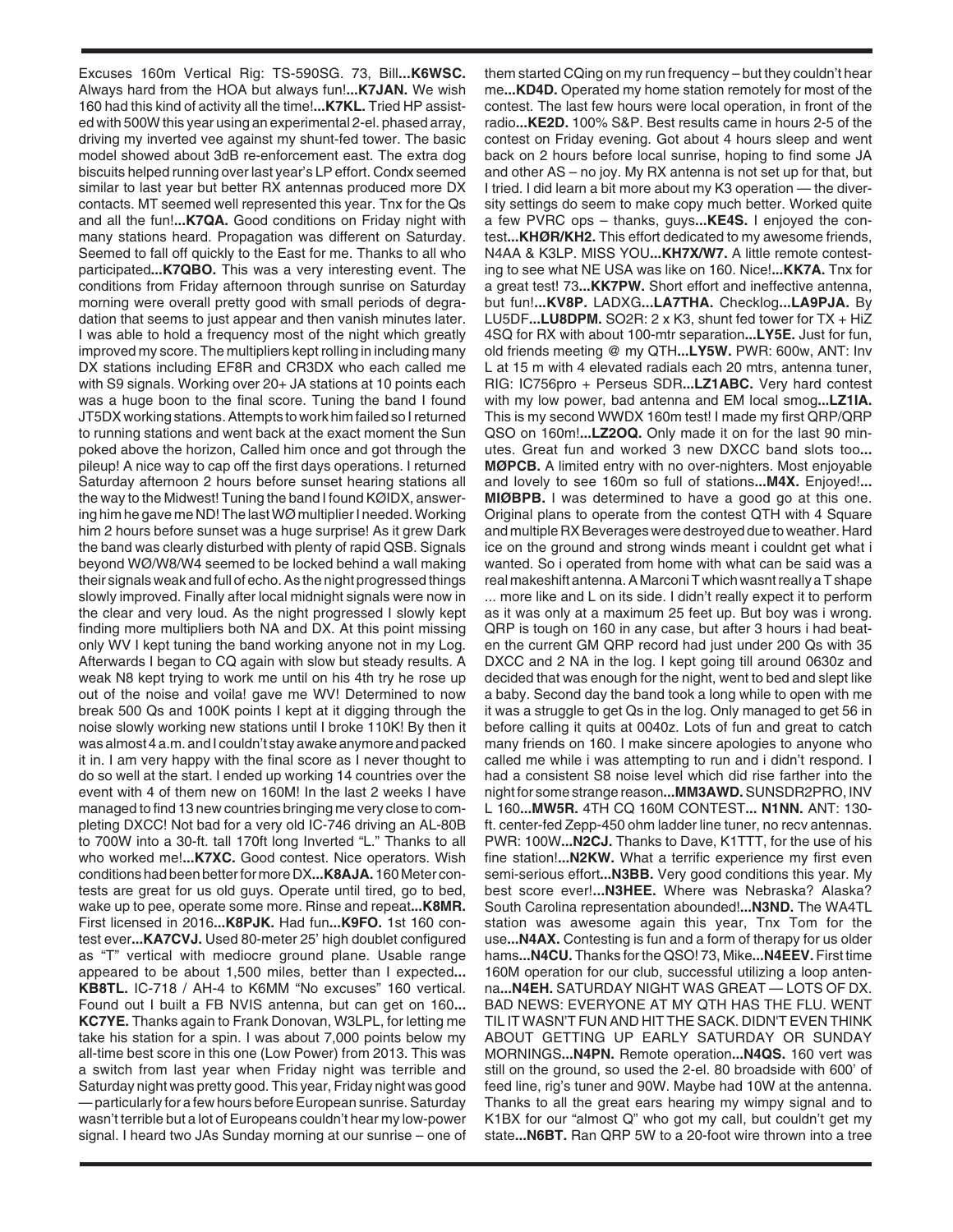out of the window, used my auto tuner plus additional inductance to get a match. Good match, awful efficiency! But, it allowed me to work this fun contest and make a few TB contacts. Thanks to all for the QSOs. 73 John — GO ARIZONA OUTLAWS!**...N6HI.** Only had a little time to play in this one**...N6TV.** QSOs 1/26, 1/27 were from Truckee local. QSOs 1/28 were remote from Saratoga. All count as SV QSOs**...N6XI.** Lots of fun! Personal best for me in this contest. Just missed WAS by 3 states. Had some fun running with my low power and antenna challenged station. Heard quite a few EU DX which is rare for my station to hear. Was able to get four Caribbean and one Africa DX in the log. Always happy when I can register a DX mult! Someday I may have a real 160 antenna, but it can't be at this location. Rig: K3S, PWR: 100W to a 67' short half sloper by W8AMZ, at 35' apex. No RX antenna. 73 Gene**...N9TF.** Great propagation!**...NF7R.** Good condx Friday - I heard lots of EU @ 22:00Z, while it was still light here. Hopefully, there will be more Caribbean stations on next year, after they've had time to recover from the hurricanes of 2017**...NN4X.** No RX antenna, but phased verticals help cut noise. Rig: Elecraft K3S to AL-82 Amp with full QSK Mod. Antenna: Pair of phased 20-mtr high Inverted Ls, each with single elevated radial 73 Dan K8RF/NP2J**...NP2J.** Got 47 of the lower 48 via QRP, but missed Nebraska. Nebraska?**...NTØZ.** DIdn't have much time to op. DId about 2hours**...NX9G.** Happy with 174 QSOs to 34 countries using just indoor dipole + 100W**...OE1CIW.** Great condx on saturday morning to the west but still too weak of a signal for the East**...OE2S.** 3 hours of fun. Nice to hand out some points**...OE5OHO.** Gluehfix Contest Station. ANT: half-wave Wire-Dipole with Ladder-Line, RIG: KX3 + PX3 + PA, PWR: 100/200W, nanokeyer and n1mm+ Logger. QTH historical medium wave transmitter building at SENDER DOBL. Special thanks to all of our supporters, at first the mayor of Dobl and OE6PCD Peter from Sender Dobl, OE6TZE for the equipment, OE6RDD Gerhard our CW-teacher, and OE6FZG Peter for his faboulos goulash soup. We had a lot of fun!**...OE6XAD.** Only a trap dipole as Inv-V**...OG55W.** Part time operation. Enjoyed the opening to NA**...OG6N.** You might remember that Brando is located in the eastern part of the Aland Islands. The municipality conssists of hundreds of small rocky islands and and about 450 permanent inhabitants. The 160 m antenna farm consists of two wire dipoles: one sloper**...OHØR.** Good fun in top band. Tnx for QSOs!**...OH3OJ.** TRX: FT817, ANT: SHORT SLOPER**...OK1DCP.** RIG: Elecraft K2, PWR: 5W, ANT: 42m LW**...OK1FKD.** RIG: FT-1000MP FIELD, ANT: G5RV**...OK1FMX.** RIG: FT-817, ANT: Dipole**...OK1GSB.** RIG: IC-7300, ANT: DOUBLE ZEPP 2x40m**...OK1MMN.** RIG: TS-820, ANT: LW**...OK2BRQ.** RIG: FT950, PWR: 100W, ANT: lamda/4 Sloper**...OK2PBG.** High activity and good condx.I enjoyed my 650 contacts after 18.5 hours of search + pound contesting a few days after my 80th birthday HI**...OK3M.** RIG: ELECRAFT K2, PWR: 5W, ANT: INV V**...OK5WF.** RIGE: FT1000MP MarkV, PA ACOM 1010, PWR: 700W, ANT: Dipole, vertical 30m**...OK7O.** RIG: KX3, PWR: 5W, ANT 42m LW**...OL4W.** RIG: FT1000MP, ANT: Dipole 30mH, shorted vertical**...OL9R.** Rig: FT-277ZD, PWR: 50W, ANT: Dipole & Inverted V for 80m band**...OM3CDN.** RIG: FTdx3000, ANT: 41m LW, PWR: 30W**...OM8LM.** RIG: FT-2000, ANT: Dipole**...OM8ON.** Glad to be there for some hours. A pity I had the obligation to participate in the UBA contest to help our club to some points in the national club competition**...ON6NL.** RIG: K3/100 + HB BPF TX-ANT: Inv L top at 15m down to 11m, RX-ANT: 3 non-terminated Beverages (100-120m)**...ON7EH.** Rig: Elecraft K3, PWR: 300W, ANT: Inverted L**...OZ3SM.** One man's meat is another man's suffering. The first night was outstanding CONDX between U.S. and EU. Unfortunately, this normally means worse propagation between EU and the Caribbean area. And in such

case of course attention for stations outside the US generally decreases. Obviously, this was one reason that I had extremely low QSO rates by 01z. Later rates turned back to good, US was fine now, but EU signals were not comparable to last year. Interestingly there seemed to be a propagation duct to UA (Ukraine) and RA6. I worked many of them with very load signals. The more west in EU the more difficult it was. I worked an extremely low number of EA and CT which should be easy here. Strange world. But the party indeed was between US and EU. I heard extreme pile-ups of ZC4A and P33W. Tons of US stations were calling. The same of course happened for Z6ØA. It would have been a waste of time to fight this pile-up. But even for some "easy" EU multipliers it was hard to get trough from P4. Highlight was a nice 10 min opening to JA (345 degr,15,000 km). The JAs called with very good discipline and avoided to create a useless pile-up in this short time-window. This enabled me to pull-out a total of 9 JAs out of the noise floor. Next night usually had much lower rates, but it might was not that drastic difference as reported between EU and US. Zone 17 showed up at 03z, and I got 3 RA9 and 1 UN in the log. At 04z a big (wind-) storm started here in Aruba. It caused extreme wind-noise in the shack. Even my noise-cancelling headset was unable to cancel it. Later heavy QRN joined the game, too. Fortunately, by the end of the contest the wind and QRN became weaker. With 4 more JAs at second sunrise the contest ended. Congrats to P33W! By support of this year's propagation he is back in front of me after last year's luck was on my side. I hope my 1.4M score is good enough for at least number 2 in the World SO Assisted category. Thanks at this point again to John, W6LD, and Andy, AE6Y, for letting me operate again from their superb station! 73 Mat P40AA, DL4MM**...P4ØAA.** Well, I've had a lot of fun and I hope to be able to join the next ones**...PA/PY2SEX** NEXT YEAR AGAIN! WITH A BETTER ANTENNA**...PAØRHA.** With only 100W a Inverted L in a mast in the garden vertical at max. 12 mtr. rest sloping horizontal to a lamp post at the other side of the street. No RX antenna just the Inverted L. Had fun. Tnx. for the organisation**...PHØAS.** Short part-time entry, preparing for a more serious entry in the SSB leg next month. Conditions seemed quite good: Was surprised to work ZC4A, P33W, and 4X2M. Rig: Yaesu FT-2000 + Acom 1500 amp at 1kW out to inverted-L 70ft high. No separate RX antenna. 73 Steve**...PJ4DX.** Thanks for all QSOs, Mainly to test the new Folded Monopole, worked great when we found the TX problem close to the end. Still noise issues to solve. First night 3h without power and generator that only allowed LP**...PY2PT.** Sucessive power outage. Just operate one night partially**...PY2XB.** Checklog**...R2DA.** RIG: Elecraft K2, Flex-1500, ANT: Wire Antennas**...R2LAC.** ANT: vert delta + k3 + ameritron 1011**...R3XA.** RIG: FTDX-5000MP**...R4WT.** PWR: 60W, ANT: inv V**...R7CA.** RIG: Elecraft K-2; ANT: Gap Titan DX + 160m**...R7CF.** RIG: TS-870S, ANT: LW**...R7KX.** 73**...R8TT.** 73!**...RAØLMK.** 73!**...RA3XCZ.** TNX, 73!**...RA4CL.** GOOD CONTEST**...RA4HBS.** TNX & 73!**...RA4PQ.** TNX! 73!**...RA6AN.** TNX 73**...RG5A.** TNX 73!**...RJ9M.** RIG: ICOM IC-746pro, ANT: L**...RK3LC.** RIG: YAESU FT-920. PWR: 500W. ANT: GP**... RK4PA.** TNX 73!**...RK9AK** 73!**...RK9CYA.** VY2ZM SUPER MONSTER! 599 + 20 dB in EU ON 160m!**...RL5A.** 73!**...RM1T.** TNX, 73!**...RM4F.**Tnx! 73!**...RM4HZ.**Tnx**...RN1CW.**PWR: 50W, ANT: 23m LW(10m up). My best 73! de Igor**...RN2FQ** 73!**...RT5C.** I have worked some rare DX in the contest**...RU4SS.** RIG: Yaesu FT-2000, PWR: 700W, ANT: Inv. V**...RW1C.** RIG: Icom 7800, PWR: 5W, ANT: LW 120m**...RW3AI.** RIG: FT1000- MARK5, PWR: 400W, ANT: DIPOLE GP**...RW3YA.** RIG: IC 746, ANT: LW**...RX3VF.** RIG: TS-850S**...RX6AOB.** Tnx**...RZ3QM.** Operating 3.5 hours. Great fun!**...S51DX.** RIG: Yaesu FT-897D, PWR: 90W, ANT: Sloper wire (39m), 25m up, N1MM logging software. 73s and thanks for the Qs Miran**...S57EA.** Antenna full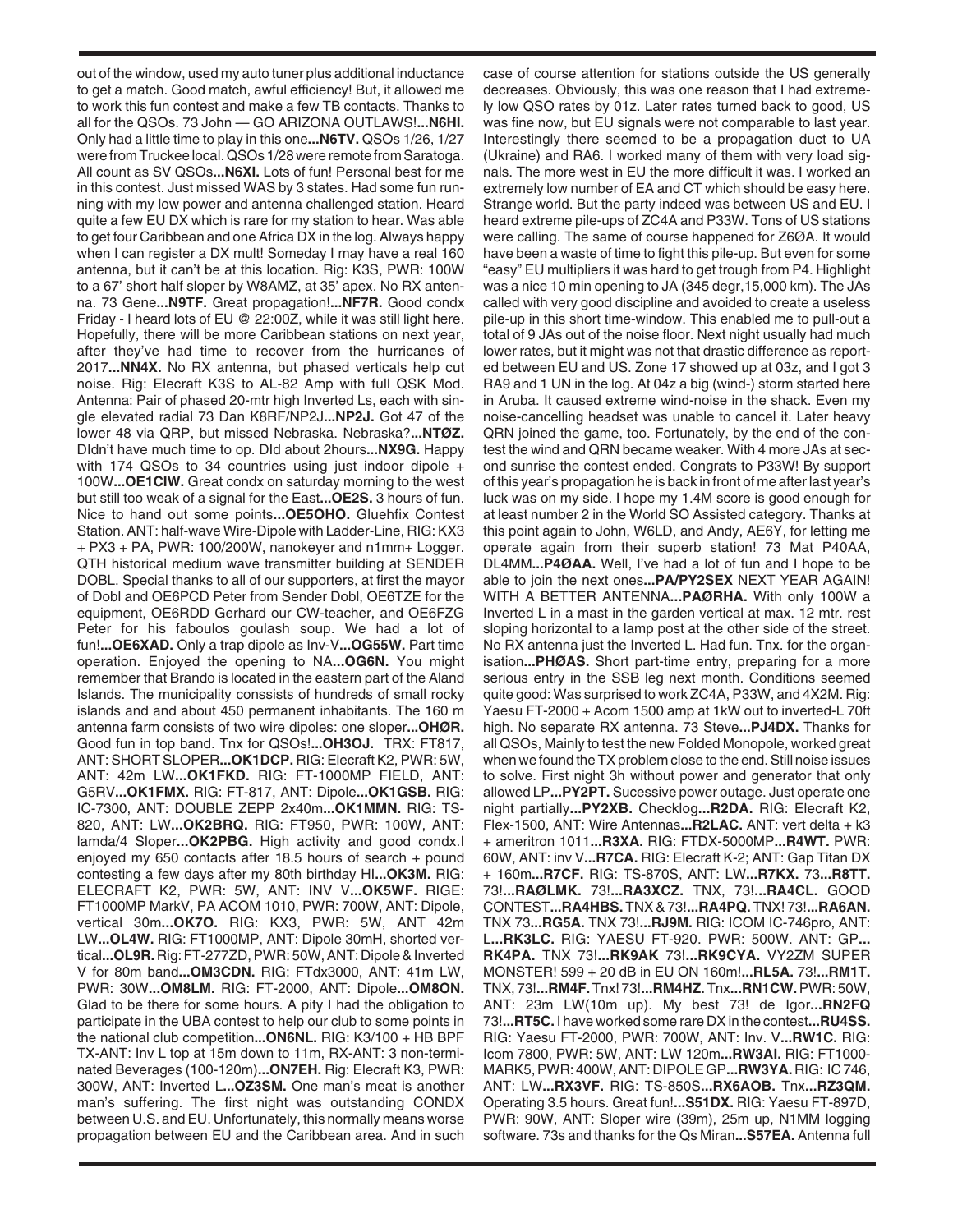size delta loop, direction NW. Power about 500W. RIG; FT-2000**...S58Y.** RIG: Elecraft K3, PWR: 100W**...SM5CSS.** RIG: TS480SAT, PWR: 80W, ANT: Vertical 10mH**...SN5O.** It was one of my first full-effort contest participations. And since my regular QTH is in a city, I've had to move to the countryside for the contest. We built the station from scratch in three days. It was all more like a field day operation. The funny thing is that the first QSO in this contest was my first QSO on 160m ever :) Special thanks to Mariusz, SQ5M, for helping me to prepare the inv L antenna which performed great, to Krzysztof, SP7GIQ, for his insightful advice, and to Leon, SP5DL. Station used: Flex 6700, OM Power amplifier, inv L with 80 radials and Beverages 150- 200m long in 5 directions + HiZ three for receiving. See you next year! 73 de Cezar, SP5Y**...SN5Y.** RIG: TS 590 +amp, PWR: 500W, ANT: Inverted L**...SP2EFU.** Checklog**...SP2FWC.** TRX: FT2000, PWR: 100W, ANT: LW 27m baloon 1**...SP2WGB.** RIG: TS590SG, PWR: 1500W, ANT: VERTICAL RX ANT**...SP2YWL.** Checklog**...SP3CGK.** RIG: IC-765 + SB 220M**...SP3GTS.** RIG: IC-761, ANT: INV-V**...SP5TAT.** Straight key, no computer, worked from summer house**...SP6JOE.** 100W to dipole @ 12m**...SP6MLX.** FT-897d/GP**...SP9CVY.** RIG: FT857, PWR: 100W, ANT: InvL 9mH**...SP9FMP.** POOR CONDITIONS FOR LOW POWER STATIONS**...SV1CEI.** Happy to work on spare time!**...SV9DJO.** Conditions were just fine. Lot of stations. In early night this was all Europe, Russia and farther east. In the morning USA, Canada, and farther south came in strong. Signal strength was in general fine. My antenna was a sloping dipole, center some 80' up, did work just as well as my 50' vertical with elevated radials and auto tuner at the base, and the noise was a lot less. What a great fun. Thanks for organizing this great contest**...TF1AM.** Tnx all fer test, Dx es 73, de Vlad**...UAØACG.** RIG: TS-850 + APL, PWR: 500W, ANT: TX/rx GP 23m, ANT: Rx 2 Bewer 320m 1 Bew 176m. Power came from a 2.2-kW gasoline generator Shek: M Delica**...UAØLHS.** RIG: IC-735, PWR: 5W, ANT: INVERTED VEE**...UAØSBQ.** TNX 73!**... UA1CGS.** RIG: ICOM-718, PWR: 80W, ANT: LW 160M, INV VEE**...UA1CUR.** Contest people! Spread by all the band. Don't crowd in low 50 kHz :)**...UA2FZ.** Tnx**...UA3QGT.** ICOM-7000, 100W**...UA4UAR.** TNX 73**...UA6CC.** Great activity! Congratulations to Andy, N2NT, and CQWW Team!**...UA9BA.** 73!**.. .UI3D.** RIG: SDR-1000, PWR: 20W, ANT: G3XAP**...UR3QTN.** 73!**...UR4IZ.** RIG: ICOM-756 PROIII, ANT: Dipole**...UR4RWW.** Sumy 40035 UKRAINE**...UR5AO.** IC-775DXII**...UR5E.** IC-775 DXII**...UR5EDX.** RIG: IC- 718; ANT: Windom. GOOD CON-TEST, TKS! GL!**...UR5EPV.** RIG: TS-590, ANT: LW**...UR5UJ.** RADIO: KENWOOD TS-570 D, PWR: 100W, ANT: DIPOLE**... UR5ZTH.** Using ICOM-718. PWR: 100W**...UR7CB.** Tnx for the contest!**...UR7EC.** RIG: IC-756 pro 3, ANT: Inv**...UR7R.** FT-990**...USØTA.** RIG: TEN-TEC OMNI-7, ANT: GAP TITAN DX**...US5EOI.** Power 5W**...US6CQ.** 73! Good luck!**...UT1QQ.** RIG: Icom IC-746, ANT: GP 160-30m band**...UT5AX.** RIG: FLEX-3000, ANT: Inv L. Many thanks for the great contest!**... UW1U.** Used and IC-7410 to an inverted-L vertical 50ft high**... VA7EU.** Had a good run of EU stations early Sunday AM, thanks all! Station IC 7300, inverted L**...VE1/K7SJ.** New folded inverted L at new VE3OJ home worked quite well**...VE2OJ.** Operated SOLP(A) but will be SOHP(A) for this contest**...VE3CV.** 160 is such an interesting band, that I had to give it a try again this year**...VE3DS.** 45 watts, 33-foot vertical antenna**...VE3LC.** Wow conditions Saturday Morning to East amazing 48 DL 27 G 21 LY 13 OK 11 UA 11 UR**...VE3PN.** Thanks for the fun, the city racket I get to listen to, thanks**...VE5SDH.** Overall, poor conditions for costal VK2 with storm QRN on Saturday. Plenty of NA and EU stations could be heard up to S6 but were very difficult to complete and exchange. TX antenna: 20m high Inverted L. RX Antennas: NA and EU 100m long Beverage**...VK2GR.** Strange

conditions again this year. good to JA on the first evening, poor on the second evening. Even though we had low noise, signals were poor again this year to USA and the rest of the world. Unfortunately some QSOs to Europe were very suspect, as signals were so weak, but they seemed to copy me easily, suggesting they were using a remote RX somewhere near my qth, to copy me. Of course I will try again next year**...VK3IO.** Good to be back in the test, noise level getting higher each day!**...VU2BGS.** On 160m after 25 years. Just 2 hours in the contest S&P, antenna still needs some work. Hope to be more active on top band. Running 300W to 18m Spiderpole - top loaded antenna with RA6LBS Low Band Systems antenna matching unit and N6RK receive loop. 73 de Prasad**...VU2PTT.** Nice to have a good EU opening this year. Kachina 505, HB kW, 7 beverages**...WØODS.** I was able to barrow a friends QRP rig I laid out some wire and it worked better than expected**... WØYJT.** Antenna for TX & RX: wire, 70 ft (21m) long and 30 ft. (9m) high. Antenna for RX only: wire, 107 ft long and 55 ft high**...W1HIS.** Short time S&P in Friday evening**...W1MX.** Remote from Japan**...W1NN.** Thank you for sponsoring the contest**...W1QK.** First night was as it good as it gets**...W1UE.** Threw up the old L wire for 160m, along with just one radial which was raised 7 feet off the ground, wire thrown onto branches and stretched off into the woods, held by a rope. No other ground system. Of all the DX contacts, was very happy to get into 4x4 Land**...W2OR.** The first contest on our USA tour. QTH RV park very close to DC. FT-857D with LW from 12m Spiderbeam fiberglass pole in the forest. MicroHAM CW key**...W3/OL5Y.** Great first night cndx. Strong 2nd night until band died here after 1 a.m. Sunday. M-O events great fun!**...W3HKK.** I operated as K8MR on Friday night and as W3USA on Saturday. It was much more fun making QSOs than scraping up a few ones on the second night. Thanks to CQ for not having ARRL's one transmitterone callsign rule!**...W3USA.** Had fun, looking forward to next year. 73**...W4EMI.** IC-7300**...W4GHV.** Operated remotely from Bradenton, FL**...W4PFM.** Hard time first night, my antenna not resonated, was running about 2 watts, second afternoon fixed my antenna tuner, better results second night. My VFO started to drift, had to replace the ARC5 VFO osc tube. at 35 ma and 265 volts on the MOPA final tubes, 35 ma with 265 volts on the final plates .035\*265\*.6 is good enough for QRP if i can even get .6 at such a low plate voltage**...W7DRA.** All Search & Pounce**...W8KNO.** Awesome contest with decent condx**... W8YV.** Good CW fun. Short random wire antenna not too efficient. Thanks to all who heard the weak signal. Hope to be around for next year**...W9KHH.** Good activity and conditions just good enough to work strong Europeans but not work many**...W9RE.** CW sounds finer on 160 in the middle of the night — say no more!**...W9YK.** It gets tougher every year to put in the needed time to do well in this contest. Then again I know many are way past my age (70 in 3 weeks) and still at it. Inverted L and 3 beverages**...WA1FCN.** RIG: IC-7000, ANT: 160M 1/4 WAVE INVERTED "L," 120 EACH, 25 FOOT LONG, RADIALS. 57' VERTICAL**...WA2ALY.** I may be starting to get the hang of these CW contests. GREAT FUN!**...WA2BFW.** Mother Lode DX/ Contest Club**...WB6BET.** Not too bad from 100W 6 hours and a AB-15 tank antenna 20 ft. length**...WC4J.** Nice hearing all the DX! Big TU from NM. CU next year**...WD5COV.** Lots of fun. I was able to get my 80m Vee to load on 160**...WE6Z.** First contest from the new QTH. Inverted L in the trees and a 6 foot loop**...WR5O.** Good condx the first night, I'm sorry I lost some Qs due to a clock error**...XE2B.** RIG: FT-817ND, PWR: 5W, ANT: Mobile Whip**...YBØANN.** It was my first contest. No RX Ant**... YB2DX.** Ee are KEDIRI DXC TEAM -YB3ZBD - CLUB STATION ORARI LOKAL KEDIRI, first time YB3ZBD joint CQ 160m band, very amazing, good luck to the contest, 73s de YB3ZBD, Wanniii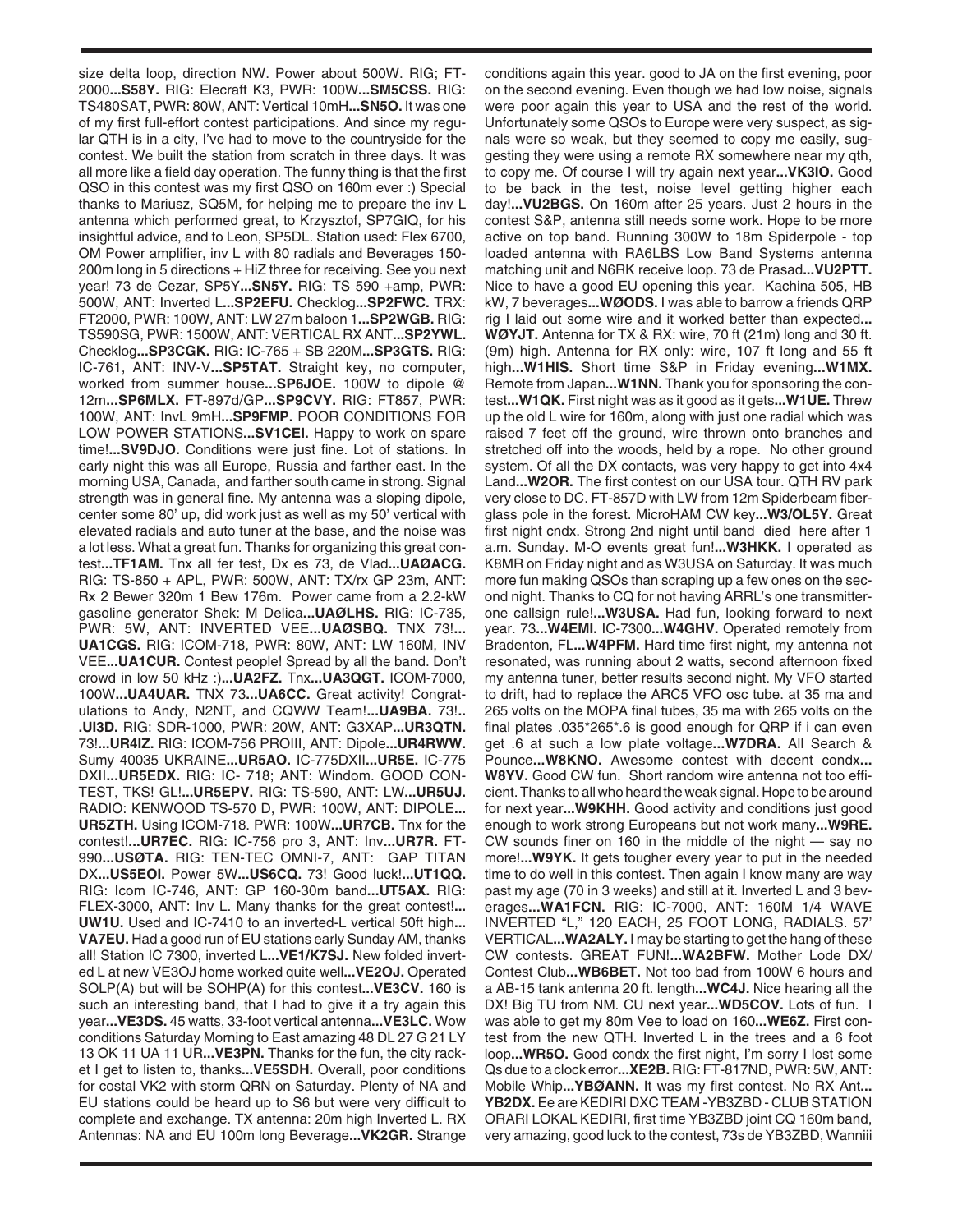Perrriiiiiiihhhh. RCV: Yaesu-80C, ANT: Longwire, Locator: OI62AE, border town of KEDIRI-EASTJAVA INDONESIA; opr. YB3OIR, YC3BLJ, YD3RJL, YD3VRY, YG3CYS, YG3DFB**... YB3ZBD.** ORARI LOKAL BOGOR**...YC1LZT.** We are member of KEDIRI DXC TEAM-YB3ZBD-CLUB STATION ORARI LOKAL KEDIRI, first joined CQ160m band CW MODE, Reciever: YAESU 80C, Ant: LONGWIRE, on site in KEDIRI, nice contest, hope can meet next year, good luck, 73s; waniii perrriiihhhhh**...YF3CYT.** We are member of YB3ZBD - KEDIRI DXC TEAM - CLUB STATION ORARI LOKAL KEDIRI, nice contest and good luck , 73. Tjah kenee wanii perrriihhh**...YF3CYU.** First night was missed due vertical failure during autumn storms in my QTH. During Saturday build simple Inverted L with 15m vertical part and K2AV FCP without transformer. Works surprisingly well! Conditions for second night was very good. VY2ZM has been listening since 22:30 GMT (only 00:30 local time) during all night with great signal. Back to my QRP call from first touch! More VE/W was worked later but with big effort. A lot of EU mults are missed while continuous "euro zoo" on their frequencies. As always big fun. Thanks to all for QSOs!**...YL2QN.** CNDX DIPOLE SLOPER, IC-725, EL-BUG MEMORY**...YO2AQB.** RIG: TS140S, PWR: 100W, ANT: DIPOLE**...YO2CJX.** RIG: KEN-WOOD TS-450SAT, PWR: 100W, ANT: 41m LW**...YO4SI.** My 1st ever CW contest, tnx everyone for the patience. 100w in a sloper antena**...YT5IVN.** RIG: TS-480HX. PWR: 200W, ANT: 8m vertical on a metal roof, CG-3000 remote ATU**...Z35M.**

## **SSB QRM**

Part time effort. Used op time to check out PVRC 5-el. RX array. Tim**...AB4B.** T-Storm QRM created QRN**...AC4G.** Nevertheless - it was fun! 73 Jens + Sascha**...DA2X.** TNX for Contest, 73 Heinz**...DB8AH.** Some end-of-contest fun with an all-new callsign**...DHØGHU.** RIG: ICOM IC-7800, ACOM 2000A, RX/TX ANT: Inverted V 160m Dipol, 19m UP**...DJ1AA.** 200W Dipole Vertical**...DJ2IA.** Other obligations kept me from longer joining**...DJ5AN.** Real nice contest! Next year with much more operating time!**...DJ7MH.** For european stations it is not a good idea to operate in LSB on 1810 kHz, because then they operate outside the band. Not to mention band plan violation, in this contest we all are generous**...DKØSU.** First time – new crew – new antennas – Carrbean loud, but didn't hear us :-(**...DLØWX.** DRAKE TR7, long wire, 42m**...DL1ZBO.** Hard work**...DL3DW.** RIG: TS-590SG, PWR: 75W, ANT: full size dipole**...DL3SYA.** RIG: Yaesu FT dx3000, ANT: Loop 140m Umfang 16m hoch**... DL4ZA.** TRX: ICOM 756 proIII, ANT: Dipole 2x26m**...DL5ZB.** Only the last hours but better than nothing. With LP only possible 1.9Mhz and up to make CQ. New T antenna working very well. See you next year. 73 Mel**...DL6CT.** I like CW**...DL7CX.** Sorry not condx – no W heard this year – thanks for contest**...DL7UAI.** Next year I will take part with an own call. Nele 12 years old dn3cx (education call)/de1nbk**...DN3CX.** 1/2 Bavarian Contest Club, 1/2 Rhein Ruhr DX Association**...DQ5M.**  $QSOs$  when someone spotted us, then 10 minuts calling  $CQ =$ 1 QSO. Changing from Run to S&P and vice versa all night. Few US stations worked, mostly S&P. Second night was worse, really boring, so we decided to dismantle the station on Sunday morning and not suffer the 5/6 hours remaining of Sunday evening. As in Spain, we can not work SSB below 1840 Khz, we lost several multipliers only heard there. Thanks for the QSOs and many thanks to the few that spotted us!**...EA3PT.** Thank you very much on my 4th contest. Better than the last. Till next year**...EB8AYA.** Un gusto poder participar con Ustedes una vez m's**...ED4W.** Amazing what 5W can do**...EI1E.** RIG: Icom IC-7400 73!**...ER3CR** Used FT897d 5w + LW 41m**...EU6DX.** TKS FOR NICE CONTEST!**...EW8R.** Enjoyable contest until I got dragged away to socialise. Then the antenna system started playing up. Next year will try to be on for longer**...G3Q.** Poor condx**...G4AFJ.** Bands seemed much quieter this year than normal. Only a handful of US/CA stations. No far east either. NO UN or 4L which is strange**...GM6NX.** RIG: FT897 100W BELOW 1850 KHz, 32W ABOVE. ANT: "INVERTED U" 12M PER LEG 8M TOP. WITH END LOADING AND CAPACITY HAT AT 1.5M AGL. WITH MORE RADIALS ADDED AT LAST MINUTE. DON'T KNOW WHETHER THEY MADE ANY IMPROVEMENTS. GLAD TO WORK VY2ZM AGAIN AND TO HEAR STATIONS FROM NJ, MASS, AND ME. COULD HEAR THE INCREASE NOISE FROM THE LOCAL SOLAR FARMS AS SUN ROSE ON SUNDAY MORNING. NICE TO HEAR STATIONS WITH STEERABLE ANTENNAS. BUT SOME STATIONS WERE VERY STRONG BUT DID NOT SEEM TO HAVE GOOD RX ANTENNAS DUPE CONTACT 2/24 0138 OHØR. 73**...GWØN-VN**. Best band condition Saturday morning, pleased with what I achieved, SD logging was excellent**...GW8K.** Back on 160 after the CW part last month, we had high expectations after last year's good results. This year we deployed a HiZ 8 Square RX antenna dedicated to 160 to improve RX in all directions. Unfortunately, conditions were particularly bad this year and I believe this impacted everyone in Europe. So while the relative result may be OK it was surely less fun then last year. Marco**... HB9CA.** RIG: FT-950, PWR: 15W, ANT: 50m Longwire**... HF1ØØI.** RIG: ICOM 756pro, PWR: 100w, ANT: dipoles**...HG6L.** Just a couple of hours of fun!**...I2WIJ.** Only one night because it was too cold**...IQ5PO.** SLOPER FULL SIZE, I'M VERY HAPPY 160mt from my apartment**...IT9DBF.** Total activity 20 hours. Inverted V dipole full size 12m high, RIG: IC 7300 + Ampl 500W - QARTest**...IT9VCE.** Always great fun!**...IW1CBG.** Only 2 stations could hear my 40W to an end fed wire**...J6/KG9N.** Conditions were not so good here in ND. No matter – it was a good time**...KØIDX.** This is my very first attempt at getting on 160 – I put up 26 feet of plumbing pipe with a half wave of wire wrapped around it and threw some quarter wave radials down in my yard – I am pleasantly surprised that I could tune it and managed to make a few contacts with 100W! Thanks for a fun time!**...K1YWW.** Murphy must have been somewhere else. Nothing broke!**...K2PM.** K3CCR is the club station at the Collington continuing-care retirement community at FM 18OW in MD, just east of DC. N3UM and W3GB did Multi-Op HP in the 2018 CQ 160 SSB. Activity was high; sigs were loud out to ~1,000 miles, but never beyond except for 3 hours after 0443Z Sat. To start N3UM ran 2200-0152Z and got 200 QSOs and 33 easy ST/PV mults; all 26 states E of the MS river, 4 just W, and 3 VE Pv. Tuning till 2011Z got 21 more Qs plus CO, NM, ND, and C6. This pattern of alternate run/tune worked well for both of us after that first surge; Telnet spots were few and of limited use. W3GB took the late shift 2015-0830Z, tuned for a few mults and ran at 61/hr. for 48 Qs 0328-0415Z. He then made excellent use of that one 3-hour DX opening. Starting 0443Z he got 13 of our 17 cty. mults; 6 EU, 4 NA, 2 SA, and 1 OC (KH6), plus 13 more ST/PV mults including hard ones AZ, CA, UT, ID, MT, and AB. He ran for 14 Qs 0650-0716Z, tuned for a few more, and got an XE mult at 0830 QRT with totals of 338 Qs, 875 Q points, and 64 mults. Sun. we started late (0036Z) due to non-ham commitments and doing NAQP RTTY. W3GB tuned a bit, then ran for 49 Qs 0140-0301Z. N3UM did the late shift 0320-0644 and got slow but steady rates, mostly tuning; 18, 20, 20, and 20 Qs in the last 4 clock hrs, and mults SK, VP2M, and YV. Unlike W3GB 24 hours before he heard no whisper of EU or US West Coast sigs. Few to no non-dupes left to work after 0645. We missed SD, OK, NV, OR, WA, WY, and 7 VE Pv but got far more Qs, Q points, mults, and claimed score than either of us ever got before in CQ 160 SSB**...K3CCR.** ROOKIE**...K3JRZ.** It's always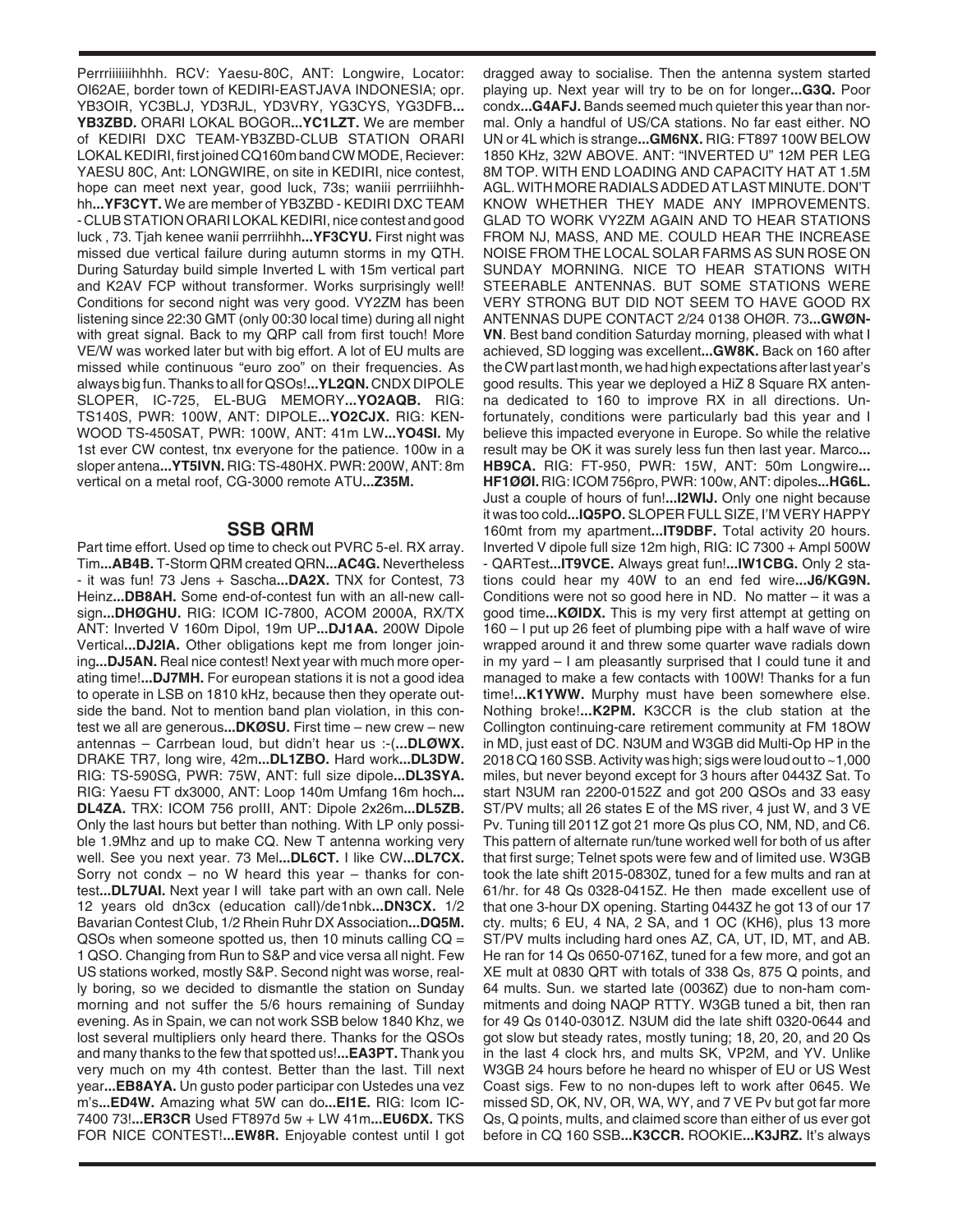a challenge with QRP (5W output) on 160m SSB!**...K3TW.** Great Contest but need better antenna**...K4CGY.** RIG: Icom IC-7300, ANT: 160m inverted-L**...K4TU.** We had a great time and experimented with a "new" antenna that is until we lost half of it on Saturday night! Then things got rough to copy. Oh well, there is always next year**...K5LRW.** Limited to 5 hours. No static crashes the first night and not bad the second – rare from here this time of year. GM3PPG called in the first night and EU1WW the second, both with very fine signals, albeit QSB**...K5RX.** Made a pass up the band and worked the serious guys in the contest. Band did not sound great Saturday evening**...K5ZD.** To bad A index was 16 Friday. It was better Saturday at 9. Was first SSB contest! Still not good at tuning in SSB, CW is much easer**...K6EM.** Not nearly as much activity as the CQ 160 CW affair. Fun to hear the voices behind the more familiar paddles**...K7QA.** Tough conditions this year. Hope they are better next year**...K8AJA.** First licensed in 2016**...K8PJK.** First time on a 160 contest, but hopefully not my last**...K8RO.** This is my first 160m contest since 1996. It was a lot of fun!**...KA3CZY.** Move earlier in the year, late winter thunderstorms again**...KEØU.** Most Qs ever on 160. Worked the west coast for the first time**...KE1IH.** Rig: K3/P3, Expert 1.3K-FA W7KF Skyhook II inverted L at 40ft for 160m/80m, Bev-Flex 4 BOG 250 ft. Very little effort on this one. No propagation when I was on, and I was mostly working NAQP RTTY**...KE4S.** First 160m contest and only the 2nd time I was on 160m. Enjoyed the contest and I found out how my 96 foot NVIS random length wire antenna worked. Looks like it's good to the NE of my location. Had fun**...KJ4GYJ.** PWR: 80W, grid: FM18eu, ANT: G5RV dipole, RIG: TS570S**...KK4BZ.** Great fun!**...KK7PW.**RADIO IS A YAESU FT-890. MAXIMUM POWER OUTPUT WAS 5W**...KK7VL.** I'm really just guessing how you calculate the multiplier. The instructions aren't clear at all. Forgive me if this is wrong. Pts = states  $30x^2 = 60$  Countries  $2x^5$  $= 10 = 70$  Pts Multiplier = 14 states. Ontario = 14 Bahamas = 14 = 42 Score = 70 x 42 = 2940. HAD A GREAT TIME. THANK YOU!**...KN4DGR.** Putting KH7XS in the log was a surprise contact for this SO-LP station**...KS3D.** Bad conditions and few DX worked or heard this year**...LB9RE.** Propagation was poor and unidirectional. I really enjoy this contest. Eddie**...LU2DKT.** Hard Saturday night with 4 hours down propagation to USA**...LY4A.** This is my first WWDX 160m SSB contest! 72!**...LZ2OQ.** First entry in CQ160. Modest set-up for 160m here. Only a G5RV, with 330 feet of radials. QSO and mult targets beaten. First stateside QSO on 160M. Good fun but hard work with a less than competitive setup**...MØMCV.** Started off as a little casual operation – then put a few more hours. Missed best condx to US, so short of mults**...M7Q.** First time in this contest**...N1KGY.** Lots of activity and quiet conditions with some DX the first night**...N3HEE.** Was that QRN I heard or was my neighbor running a cement mixer full of bolts and screws all weekend?**... N4KC.** Enjoyed the brief time I got to play! Always enjoyable! Small log better than no log!**...N4NTO.** 100W into an 80m dipole, was still fun!**...N5SMQ.** Only CQ callers**...N9MR.** PARTICIPA-TION SEEMED TO BE UP QUITE A BIT FROM THE LAST FEW YEARS DESPITE THE LESS THAN STELLAR CONDITIONS, WHICH WAS A VERY PLEASANT SURPRISE. SURE HOPE IT'S A TREND THAT WILL CONTINUE**...ND8DX.** T-storm, gave up!**...NN5T.** Last minute wire antenna was terrible and got ticks putting it up**...NY4JB.** Dual-band wire sloper WNW, so I hear as poorly as I sound**...NZ3O.** 17m long wire vertical from 6th floor city balcony**...OE1HHB.** Just a few points for BCC**...OE2S.** RIG: Yeasu FTDX1200, ANT: Loop**...OH8JIX.** RIG: TS-820, ANT: LW**...OK2BRQ.** RIG: TS590S PWR: 100W High 800W FD6**...OK2IUH.** RIG: FT950, PWR: 100W, ANT: lamda / 4 Sloper**...OK2PBG.** RIG: IC7300, PWR: 100W, ANT: 23m Vertical**...OK6DJ.** NEVER CALLED CQ - MORE FUN**...ON5RZ.**

Put up my INV L 40 feet high over a FCP radial the day b4 the contest but the best mach was on 1885 so I was around that QRG most of the time. Was only QRV for some hour and conds were not good. Rig: FTDX-5000, PWR: 7-800W PEP from a small city QTH**...OY9JD.** Good contest - little US stations heard this year**...PA3DTR.** From my holiday location, no QRM :) Not really good conditions. Enjoyed the contest, just a few QSOs, too little time. Used a barefoot Yaesu FT847 + dipole antenna**...PA4EL.** This was my first attempt on 160m. I used a very simple dipole antenna. Since we are only allowed from 1810 to 1880 it was difficult to gain a high score. But loved it anyway :- ). See you next year**...PA9S.** We had big plans of a multi-operator entry from an open-sided beach hut surrounded by saltwater and just 3 feet from the Caribbean but the plans were thwarted by mother nature with the heaviest rain we have experienced in over 4 years of living on Bonaire. Accompanied by strong gusty winds, it would have made operating from the open beach hut impossible. A good job that PJ4G was flying the multi-operator flag from Bonaire. Instead I put in a part-time single-operator entry from the home station using a 72ft inverted-L antenna. My usual kudos to those who heard my first or second call: UA2FZ, S53F, EI5KF, EU1WW, S51V, LY4A, TM6M, EA3PT, UA7K, LZ5R, and ED8W. OK7K was audible for hours and peaked to an amazing S9+10dB at the time I worked them. There is a much longer list of stations I called but who did not hear me, in particular the four German operators in V31 who were all called numerous times but either could not hear me or just ignored me. There was also another Caribbean station who was S9 + 30dB but could not hear me yet was running European stations I could not detect were there. Either a \*really\* good directional RX antenna, or ?**...PJ4DX.** 73 TNX**...R2EL.** DXCC = UA2 (Kaliningrad) thanks to RW2F team!**...R3XA/2.** GL, 73!**...RA9AEA.** RIG: R399, PWR: 150W MIXW2, ANT: DL160. ALL THANKS FOR CONTEST! CUL 73**...RD3DS.** RIG: IC-746PRO ANT: INV. L + LOOP**...RK3E.** Tnx! 73!**...RM4HZ.** RIG: K3, ANT: GP**...RU9CK.** RIG: Icom 706, PWR: 5W, ANT: 120m LW**...RW3AI.** No antenna - using vertical for 40m! S51V copy me – no one else!**... S51DX.** Great fun as always! The goal was to break the SM Multi-OP record from 1995. We made an attempt at the same goal in 2016 but ended up just a notch below, this time we were more lucky finishing at a few thousands above the record. Now we cross our finger and wait for the result. Lets hope we got most of it right, quite a few contacts were marginal in the heavy QRM. The most used antenna this year was our south pointing BOG which is a hint that EU dominate our log. There was very little DX, and only a few of the biggest NA stations where logged in Saturday sunrise. On Sunday the only NA coming through was VY2ZM. Jeff was loud as always, the concept of bad propagation seems unknown to PEI. The contest was worked from remote since SE0X was not accessible due to WX. K3/0 to K3 and K3 to K3 in Twin configuration using Remoterig worked very well. Flic bottons where installed in operator positions, one for switching RX antennas and another controlling a vacuum relay that shorten taps on the vertical loading coil to extend the bandwidth of the TX antenna. Equipment: K3 + SPE 1k, about 900W N/E + N/W Pennants + South BOG Clifton Labs active vertical for diversity RX. Thanks to everyone who worked us, we certainly needed every point this year! A full report is posted at the station blog, www.se0x.info 73 de SMØMDG & SMØMLZ**... SEØX.** New short vertical receive system works well. First night good, rest were weak or just bad but I beat my best score in CQ160 SSB so I am glad. Very cold weekend, -20 at ground level. Main vertical for transmitting only, most of the time I listened on short verticals. Thanks for all contact**...SN7D.** SD log is very nice for contesting**...SP2TMT.** IC-765 + SB-220M, ANT**...SP3GTS.** RIG: FT990, ANT: DIPOLE**...SP4AWE.** RIG: